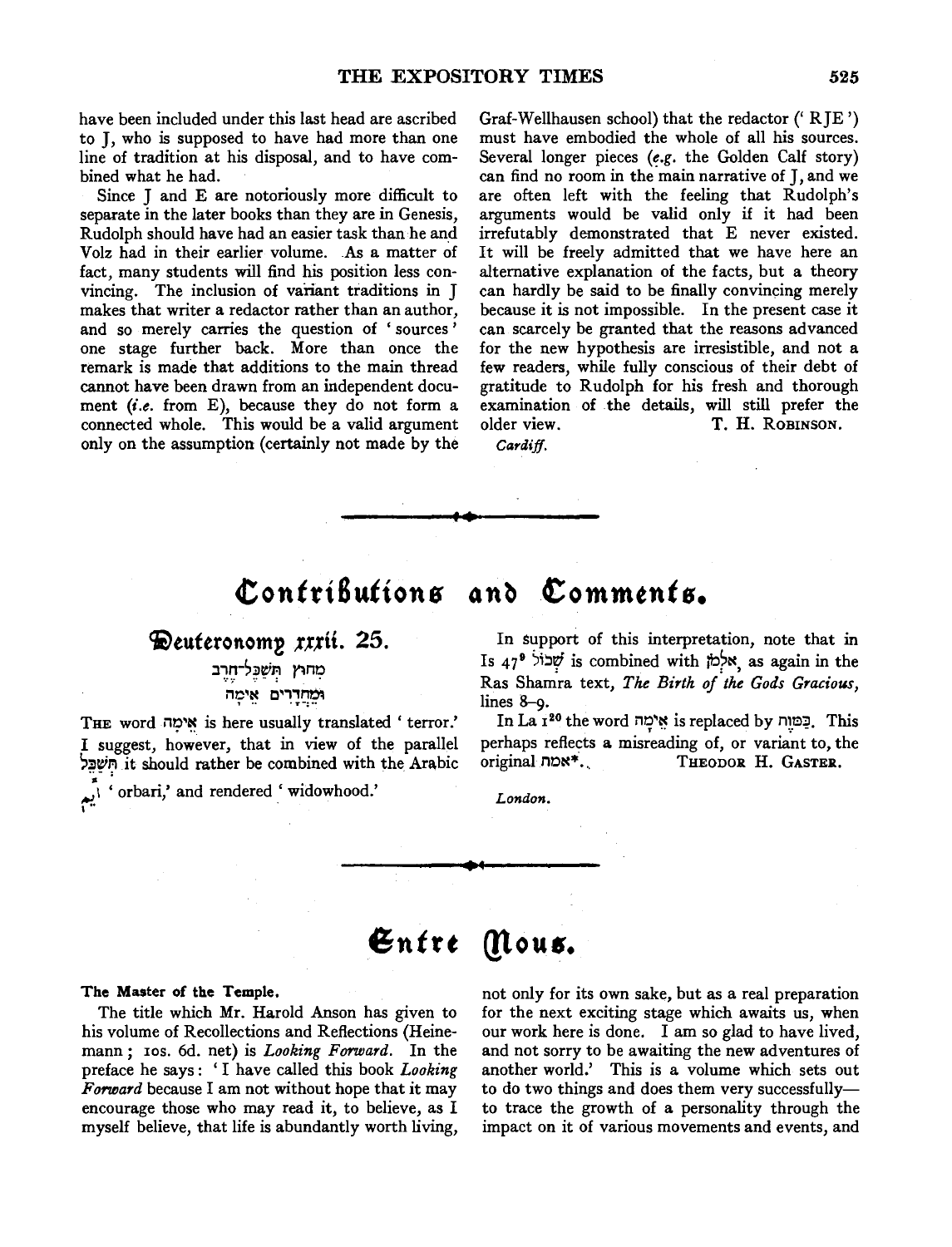to show us a pattern of customs and modes of living not likely to be repeated in a new age.

Harold Anson was born in 1867 at Sudbury where his father was vicar. His parents, he tells us, were deeply religious people. They would never have thought of questioning that families were sent by God and that they had no right to control their number. He was one of a family of fourteen. His father was not only vicar of Sudbury but a Canon of Windsor. 'The annual move from my father's country parish at Sudbury to Windsor was a colossal affair, almost like Noah's entering into the ark, except that, so far as we were aware, it excluded the unclean beasts. We moved complete with as many of the eleven surviving children as were not out in the world, about a dozen servants, two horses, two carriages, and dogs and cats.'

Mr. Anson's mother was a daughter of the fifth Lord Vernon. She was brought up chiefly in Italy, in a very luxurious way and in an eighteenthcentury atmosphere. She reacted in her youth against a moral code, ' which she saw to have brought great sorrow, even although it brought her among many charming and cultured men.' She underwent a puritan and evangelical conversion, and instead of the brilliant marriage which had been expected, she married her cousin 'whose only desire was to care for her, and his simple village flock.' Mr. Anson tells a very pleasant story of his mother, that she always made a practice of putting a sovereign into the plate at the Sunday service, but, ' lest this should be discovered on the open plate, she made a sandwich of two pennies, one on each side of the gold coin, and I only discovered the secret one day, when the plate was held by a sidesman with a trembling hand.'

As a child Mr. Anson was very delicate, as the result of typhus fever. After a year at a public school his health became worse and he had to leave and after that had a succession of tutors. He stammered badly, also, but he was able to overcome this, attributing this fact largely to his own deep conviction that he was *meant* to be a speaker.

At Bournemouth where he went to stay with an aunt he was influenced by the somewhat narrow form of evangelicalism that he found amongst his aunt's family and friends. He underwent an experience of conversion and looking back on it what he vaguely remembers is the tremendous ' incandescence ' of that time, but the experience lasted only a very short period and he felt later that it was an ' attempt to short-circuit the slow and natural unfolding of the spiritual life. . . . The throwing off of evangelicalism as I had known it, was a

step in an effort to find a form of religion into which I could build up the whole of my life without leaving anything of real value outside the door.'

At Oxford he was influenced by Gore and Scott Holland. He threw himself into social work, was president of the Christian Social Union, and later was for a time co-editor with Scott Holland of The Commonwealth. His interest in Christian Socialism never waned, but he gradually moved from the Anglo-Catholic position towards Modernism.

Mr. Anson has a pleasant touch of humour and there are a number of stories in the volume. Some are rather old and some rather exaggerated, and here a little gentle pruning would certainly have been an improvement. But one of the stories relating to Christ Church we confess to have a weakness for. 'Just before my time, there had been an old Canon, known as " presence - of - mind " Banes. This name he owed to a story which he was always delighted to tell. You began by asking him if it were not true that he had once nearly suffered shipwreck. "Indeed, yes," he would answer, "I and my friends were rowing on a lake, and one of the party fell overboard. In his struggles to re-enter the boat he nearly capsized us all. But *with infinite presence of mind* I caught him a sharp rap on the knuckles, and he sank, and we all got safe to shore." He was particularly proud to be able to recount this bold deed.'

Mr. Anson's experiences have been unusually wide. He was a parish priest in town and country. He had a period in New Zealand where he ministered first in a very scattered area and then was Principal of a Theological College for a few years. On return to England he had no settled charge but was chaplain of the Guild of Health. In this connexion his treatment of ' Spiritual Healing ' is suggestive. In 1935 he succeeded Dr. Carpenter as Master of the Temple.

But what Mr. Anson is interested in and what we are interested in is the result of his long and varied experience of people and movements-his thought on the subjects that vex men to-day, his attitude to its many crying problems. This we find in his chapters on ' Marriage Problems,' 'Prayer,' and, especially, in the concluding chapter ' A Credo.' Readers will turn to this for themselves, but we take leave to quote a few sentences on personal immortality. 'One is often asked to-day whether one believes in personal immortality. . . . I certainly don't wish to be " absorbed into the Godhead "-whatever that may mean-it seems to me to argue not only a very low idea of what I am, but also of what God is-something like a vast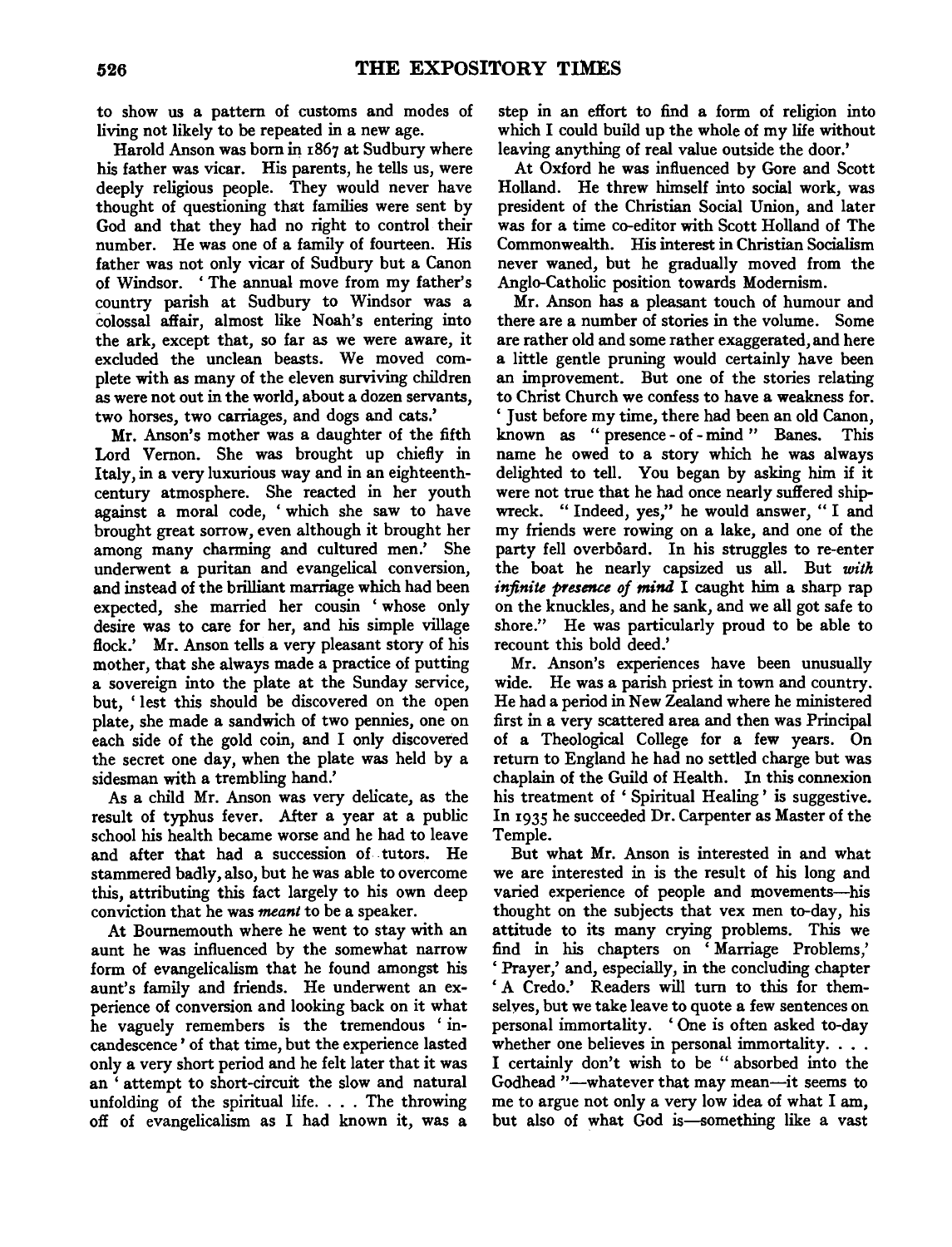sponge. Nor is the immortality of the human race a cause which brings me any enthusiasm. So far as I can see, the power behind the universe has taken great trouble to make human beings different. I cannot replace my friend, if he dies, as I could replace my canary, or my pot-plant, by another exactly alike for all practical purposes. It would appear that personality is the highest effort of that great Purpose which the simple-minded of us still call God. Those people that we call the highest and best are most acutely different from one another. Their happiness does not consist in being absorbed into one another, but in remaining consciously separate, though united in love. Why should we then suppose that the universe wants to melt down this elaborate work, and reduce it to the undifferentiated lump? It seems to me exceedingly unlikely. It would appear likely that the quality which is most personal in us is destined to go on to some ultimate perfection.'

#### The Gospel of Creativeness.

'We are not called, and this I see more clearly than I did, just to imitate Jesus. All imitation is bad, and Jesus would not have us be mere copyists. "Take the holy spirit," He said. We have to grasp His spirit, and become creators of good ourselves, and not copyists.

' If there were no doctrine of the Holy Spirit in Christianity, we might become merely imitators of a past age, looking back continually to the circumstances in which Jesus lived, instead of facing our own circumstances in His spirit.

' It is not the Will of God that we should merely be faithful copyists of a model, pre-ordained for our meticulous efforts to repeat, world without end. We are created to be creators ourselves. Heaven is not a place where we shall enjoy eternal changelessness, but a place in which we shall share in the eternal energy of creation, where God " makes all things new.''

· ' I am sure that this gospel of creativeness needs to be preached far more than it has been in the past. I do not wish to lay less stress upon the redemptiveness of Christianity, its infinite capacity for healing wounds and driving out sin. "Ransomed, healed, restored, forgiven" ought to be a very real experience to every Christian ; but that is the beginning and not the end. The end is that he who is ransomed and healed should himself become a creator of new values, through being a partaker in the creative spirit. The neglect of this teaching has made so many religious people listless and dull, and Churches so pathetically anxious as to what they should do next. I have heard good clergymen say that they can't think what to preach about on Whit-Sunday, having already preached many times about the first Pentecost.' 1

#### The Problem of Hell.

In the summing up of a discussion in *The British Weekly* on the problem of hell, Dr. Garvie offers ' provisional conclusion.' We quote a few paragraphs.

' This problem confronted me as a youth sixty years ago, and I cannot forget what toil of mind and travail of soul it cost me, until the Spirit of truth guided me to what for me at least appears to be the truth as it is in Jesus."  $\ldots$ 

' The words relied upon regarding hell (Mark  $9^{47.48}$ ) are a quotation from Isa 66<sup>23</sup>, which is a description of the valley of Hinnom, into which the bodies of criminals were cast, and are evidently used figuratively to describe the penalty of unrepented sin in the future life. That there is such penalty none who accept Christ's authority can question ; but a symbol must not be turned into a definition, a metaphor into a dogma. . . .

' It is the revelation of God in Christ which raises the problem. It is many years now since I made it the guiding principle of my theology that I will not believe anything about God inconsistent with the Son's revelation of the Father, nor refuse to believe what can be inferred from that revelation.

· ' The doctrine of *eternal punishment* in any form is to my Christian reason, conscience and heart an intolerable denial of the love of God as the grace of Christ has imparted it to me, for whom He is Saviour and Lord.

'The doctrine of *conditional immortality,* as often presented with a crude literalism, regarding the meaning of "death" or " eternal" is no less repugnant, although what I shall offer has an apparent resemblance to it, but a real difference. The " larger hope " of *universal restoration,* that at last all shall be saved, may be cherished as a hope, but cannot be affirmed as a certain truth. . . .

' The physical event of death cannot destroy personal identity and continuity of experience and character, nor are we warranted in believing that it must arrest all development, whether for good or evil, or fix finally eternal destiny.

' After death there will be penalty for impenitent sin more severe, manifest and constant hereafter, it may be, than here. There is a terror as well as a tenderness of the Lord. The greatness of God's

1 H. Anson, *Looking Forward,* 287.